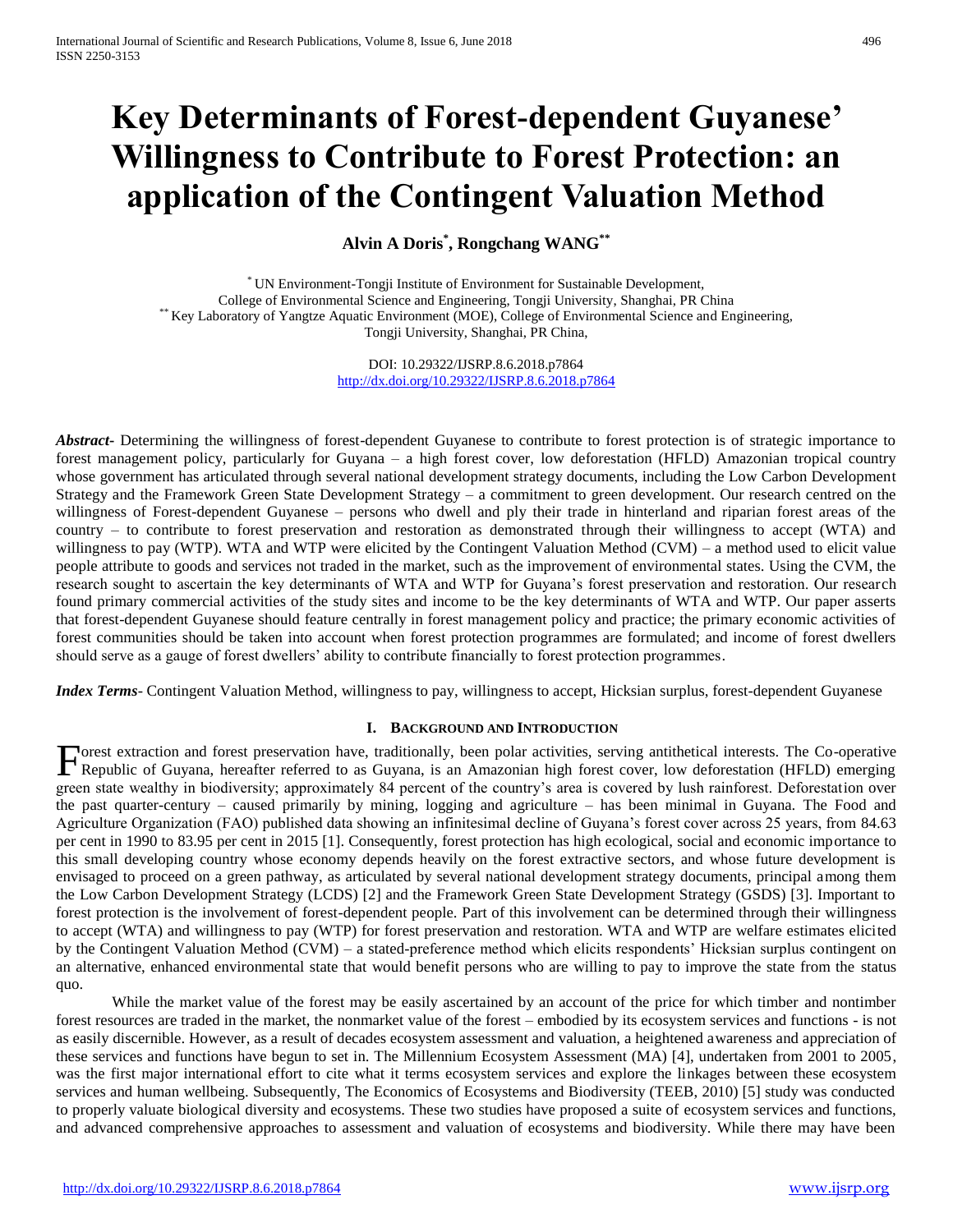external assessment of Guyana's forest ecosystem, authors of this paper know of no forest valuation attempted prior to the research that informs this paper. Consequently, the attempt at determining the determinants of WTA and WTP and welfare estimates for forest preservation and restoration here is the first of its kind in the anglophone South American country.

Ecosystem assessment and valuation have been agreed globally to be important prerequisites for ecosystem management policy and action. The MA framework was designed to help all stakeholders understand the current state of major ecosystem services, trends in their production and flows, as well as major pressures and threats, management decisions and policy formulations [6]. Termed as 'environmental services' [7], and subsequently, 'ecosystem services' [8], the most frequently referenced definition is: 'Ecosystem services are the benefits people obtain from ecosystems' [4]. These include provisioning services such as food, water and timber; regulating services that affect climate, air quality and water quality; cultural services that provide recreational and aesthetical pleasure; and supporting services such as soil security, photosynthesis and nutrient cycling [4]. Additionally, TEEB was mandated by the G8+5 countries to 'initiate the process of analysing the global economic benefit of biological diversity, the costs of the loss of biodiversity, and the failure to take protective measures versus the costs of effective conservation' for the principal purpose of addressing 'the needs of major user groups: national and local decisionmakers, business and the wider public' [5]. The study encompassed robust ecosystem assessment and valuation, acknowledging mankind's unsustainable use of nature's resource and the need for urgent sustainable management. More specifically, TEEB has set the foundation for a 'systematic appraisal of the economic contribution of biodiversity and ecosystem services to human well-being; and for routine steps to prevent that contribution being lost or diminished through neglect or mismanagement' [9]. It is within this context that we attempted a nonmarket valuation of protection options of Guyana's forest.

The forest is an ecosystem to which the livelihoods of most humans are linked intimately, particularly in developing countries. Forests globally represent substantial goods and services that benefit humankind. These include timber, fuelwood, genetic materials, watershed protection, carbon sequestration and cycling and tourism [7]. While ascertaining the market value of these forest goods and services is relatively simple, determining the nonmarket value of the forest has proved challenging; it has only been possible through contingent valuation which elicits individuals' willingness to pay for forest restoration, forest conservation or forest ecosystem functions and services [10, 11, 12]. These studies which have been conducted in recent years have all suggested there is substantial public support for forest conservation [13].

One of the most comprehensive approaches to forest valuation proposed cites five key steps: a clear definition of the decision to be made; a clarification of the purpose of the valuation, its purpose and outputs; a clear identification and determination of input and output information needs, and constraints to meeting those needs; choice and application of relevant valuation methods and techniques to meet the information needs; and identification of value uncertainties [14]. Consequently, our research endeavoured to ascertain the key determinants of forest-dependent Guyanese' willingness to accept or willingness to pay for preservation or restoration of one hectare of degraded forest, and determine the significance of WTA and WTP estimates and whether they could sustainably support forest protection programmes. The CVM was determined to be appropriate for eliciting WTA and WTP. And forest-dependent Guyanese were considered the most appropriate sample population because they were most likely to be directly affected by both forest degradation and forest protection, despite uncertainties relative to stated WTA and WTP.

Finally, the goal of the study is to inform forest management policy and action and aid in the country's bid to pursue green development.

This research paper is organised according to the following main sections:

- 1) Background and Introduction
- 2) Materials and Methods
- 3) Results
- 4) Discussion
- 5) Conclusion

#### **II. MATERIALS AND METHODS**

Elicited by face-to-face administration of survey adopting the Contingent Valuation Method (CVM), data was organised methodically for analysis and analysed by descriptive and inferential statistics to determine welfare estimates and key determinants of WTA and WTP among forest-dependent Guyanese. The software package IBM SPSS Statistics was used to perform statistical analyses.

## II.1. Contingent Valuation Method

The Contingent Valuation Method (CVM), a stated-preference method relevant to the valuation of all kinds of ecosystem services, was developed in the USA in the 1960s with an aim to measure the monetary values that individuals place on goods, services and amenities that are not traded in the market [15].

Applied directly to respondents who are, in essence, consumers in a hypothetical market situation, the CVM aims at eliciting respondents' willingness to pay (WTP) and willingness to accept (WTA), thereby revealing their Hicksian surplus when presented with a scenario concerning the state of a public good and an alternative contingent on their payment. It can be used to determine both use and non-use values, and is the most controversial of nonmarket valuation methods [16].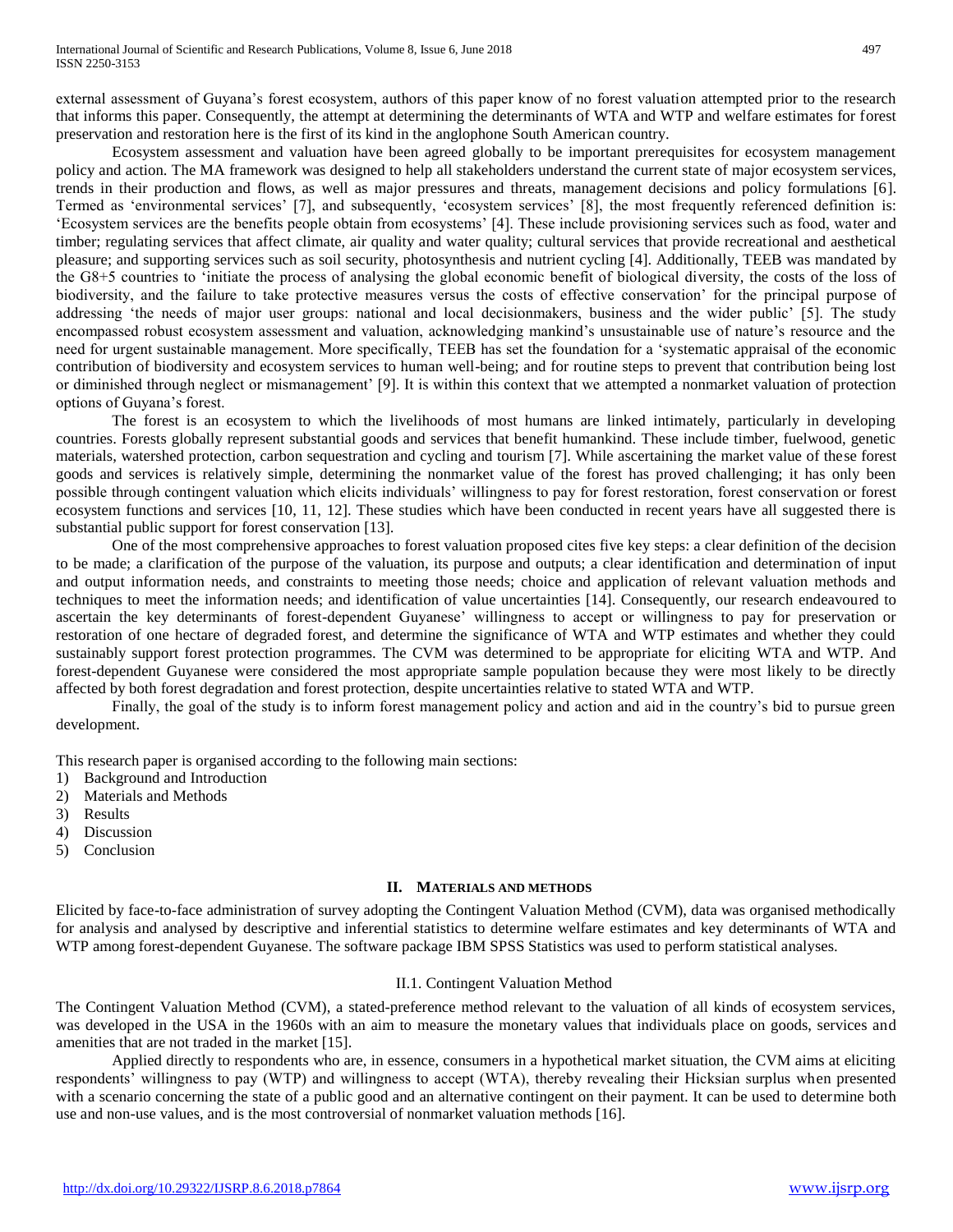The survey instrument was designed and administered in accordance with specifications of the Report of the National Oceanic and Atmospheric Administration (NOAA) on Contingent Valuation [17]. Prior to administration of survey, researcher discussed with respondents the state of the country's forest ecosystem, its decline as a consequence of mining, logging and agriculture, and the difference between market value and nonmarket value of the forest. Subsequently, respondents were provided both dichotomous-choice items and open-ended questions to demonstrate their willingness to accept and willingness to pay for forest preservation and restoration, given the relevant hypothetical situations.

## II.2. Statistical Analysis

Summary statistics – measures of central tendency and dispersion – were used as a first-order data analysis application. The arithmetic mean - hereafter referred to as mean - median and mode where applicable are the measures of central tendency used; standard deviation and variance are the measures of dispersion used.

Moreover, for the purpose of extrapolating findings to the population from which the representative sample was drawn and determine associations of statistical significance, the relevant parametric and nonparametric tests were conducted to determine the correlation between independent and dependent variables, the significance of such correlations where they existed, and the nature or direction of such correlations. Additionally, the tests were conducted to assume or reject the null hypotheses and produce predictive welfare estimates. Having determined the measures of best fit, the Pearson Product-Moment Correlation Coefficient, simple linear regression, multiple linear regression and logistic linear regression were the inferential statistics employed.

## **III. RESULTS**

#### III.1. Demographic Characteristics

Survey was conducted at six study sites across six Administrative Regions of the country. All study sites are hinterland and riparian areas, with one being a new municipality. The residents were mostly indigenous peoples. However, some communities emerged as a consequence of mining and logging operations. Survey was conducted among 357 respondents. 30 questionnaires were unusable because of lack of completeness and illegibility. The final 327 usable survey instruments were all completed, for a response rate of 91.6 percent. Of these 327 respondents, 139  $(42.5%)$  were males and 188  $(57.5)$  were females. Respondents aged from 16 to 88, with 188 ( $56\%$ ) being 35 years and younger. The majority of respondents  $-255$  ( $78\%$ ) - had at least secondary education. The highest number of professionals were teachers (76); miners, loggers and farmers combined for 95 (29%) of the total of number of respondents. It should be noted that many respondents held two or three job titles simultaneously. For example, many respondents who wrote they were miners were also loggers; many who stated they were famers were also loggers and shop owners or transport operators.

## III.2. Descriptive Statistics

For simple summary of data, the most applicable measures of central tendency and variability were considered to be the arithmetic mean, standard deviation and skewness. For robustness of accuracy and predictability of willingness to accept and willingness to pay estimates, bootstrapping was applied to data. These are shown in Table 1. Summary statistics of the dichotomous-choice items are presented in Table 2.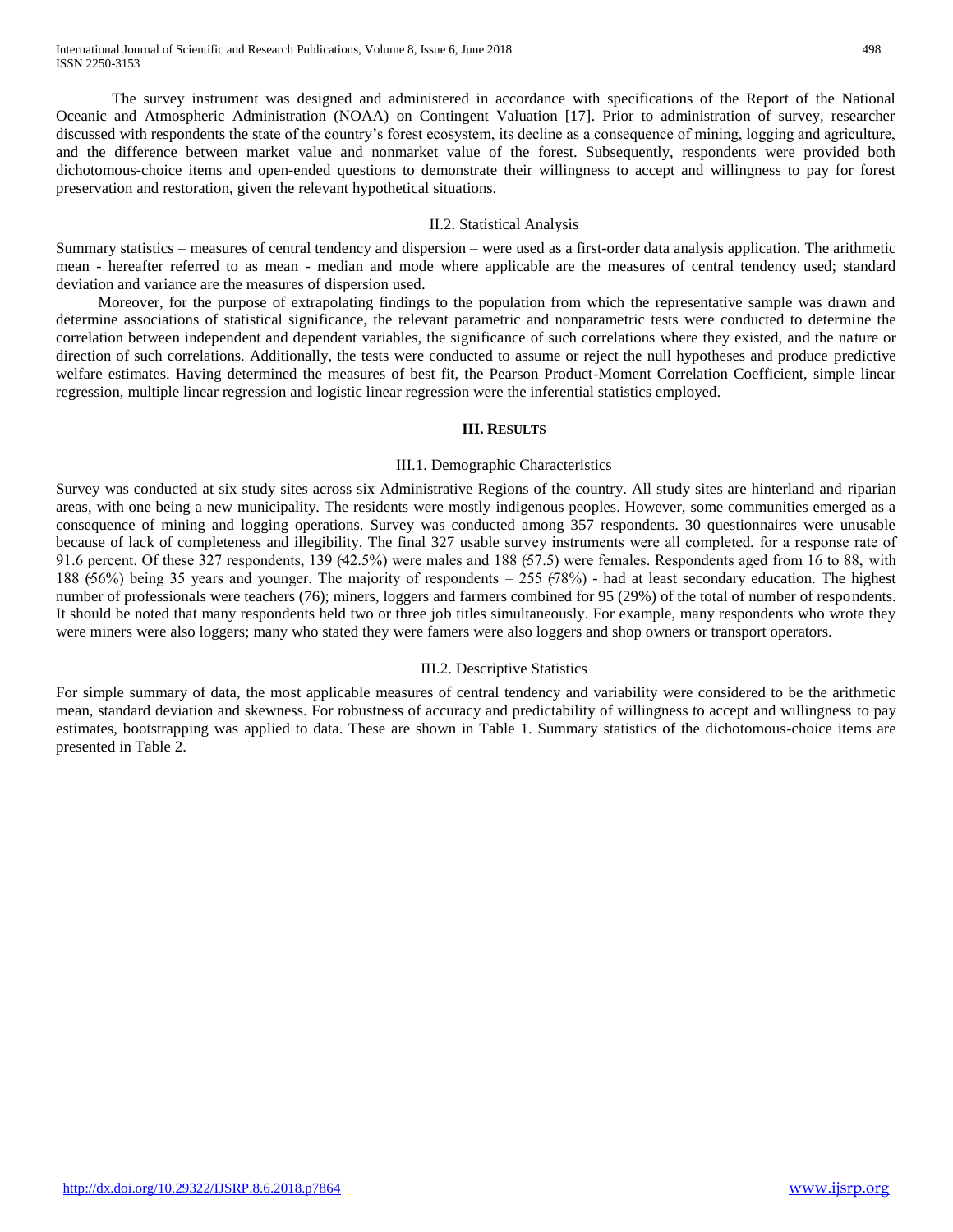|                             | <b>Table 1.</b> Summary statistics of winingness-to-accept and winingness-to-pay estimates |                  | <b>Std</b>   |             | <b>Std</b>       |            | 95% Confidence  |
|-----------------------------|--------------------------------------------------------------------------------------------|------------------|--------------|-------------|------------------|------------|-----------------|
|                             | <b>Descriptives</b>                                                                        | <b>Statistic</b> | <b>Error</b> | <b>Bias</b> | <b>Error</b>     |            | <b>Interval</b> |
| Willingness to              | $\overline{\text{Minimum}}$                                                                | \$3,000          |              |             |                  | Lower      | Upper           |
| Accept (WTA)<br>for forest  | Maximum                                                                                    | \$10,000         |              |             |                  |            |                 |
| preservation in             | Mean                                                                                       | \$7,674.31       |              | 4.29        | 87.34            | \$7,510.69 | \$7,845.57      |
| lieu of \$10,000            | %WTA                                                                                       | 76.74            |              |             |                  | 75.11      | 78.46           |
| from mining,                | <b>Std Deviation</b>                                                                       | 1604.307         |              | $-4.775$    | 45.212           | 1516.144   | 1690.654        |
| logging or<br>agriculture   | <b>Skewness</b>                                                                            | $-0.460$         | 0.135        | $-0.001$    | 0.102            | $-0.662$   | $-0.255$        |
| Willingness to              | Minimum                                                                                    | \$0              |              |             |                  |            |                 |
| Pay (WTP) for<br>forest     | Maximum                                                                                    | \$150            |              |             |                  |            |                 |
| restoration                 | <b>Mean</b>                                                                                | \$46.48          |              | $-0.09$     | 1.70             | \$43.20    | \$49.91         |
| from monthly                | % WTP1                                                                                     | 15.49            |              |             |                  | 14.40      | 16.64           |
| income of \$300             | <b>Std Deviation</b>                                                                       | 31.131           |              | $-0.113$    | 1.409            | 28.234     | 33.895          |
|                             | <b>Skewness</b>                                                                            | 0.850            | 0.135        | $-0.014$    | 0.129            | 0.589      | 1.095           |
| Willingness to              | Minimum                                                                                    | \$0              |              |             |                  |            |                 |
| Pay (WTP) for               | Maximum                                                                                    | \$200            |              |             |                  |            |                 |
| forest<br>restoration       | <b>Mean</b>                                                                                | \$63.69          |              | $-0.14$     | 2.43             | \$58.82    | \$68.53         |
| from monthly                | % WTP2                                                                                     | 15.92            |              |             |                  | 14.71      | 17.13           |
| income of \$400             | <b>Std Deviation</b>                                                                       | 43.899           |              | $-0.176$    | 2.202            | 39.376     | 48.000          |
|                             | Skewness                                                                                   | 1.081            | 0.135        | $-0.011$    | $-0.110$         | 0.836      | 1.291           |
| Willingness to              | Minimum                                                                                    | \$0              |              |             |                  |            |                 |
| Pay (WTP) for               | Maximum                                                                                    | \$300            |              |             |                  |            |                 |
| forest                      | <b>Mean</b>                                                                                | \$82.04          |              | $-0.21$     | 3.14             | \$75.85    | \$87.96         |
| restoration<br>from monthly | % WTP3                                                                                     | 16.41            |              |             |                  | 15.17      | 17.60           |
| income of \$500             | <b>Std Deviation</b>                                                                       | 58.023           |              | $-0.266$    | 2.787            | 52.311     | 63.057          |
|                             | Skewness                                                                                   | 1.117            | 0.135        | $-0.009$    | 0.118            | 0.875      | 1.325           |
| Willingness to              | Minimum                                                                                    | \$0              |              |             |                  |            |                 |
| Pay (WTP) for               | Maximum                                                                                    | \$400            |              |             |                  |            |                 |
| forest                      | <b>Mean</b>                                                                                | \$101.42         |              | $-0.27$     | 3.91             | \$93.90    | \$109.01        |
| restoration<br>from monthly | % WTP4                                                                                     | 16.90            |              |             |                  | 15.65      | 18.17           |
| income of \$600             | <b>Std Deviation</b>                                                                       | 72.409           |              | $-0.350$    | 3.485            | 65.299     | 78.927          |
|                             | <b>Skewness</b>                                                                            | 1.133            | 0.135        | $-0.012$    | 0.137            | 0.872      | 1.391           |
| Willingness to              | Minimum                                                                                    | \$0              |              |             |                  |            |                 |
| Pay (WTP) for               | Maximum                                                                                    | \$500            |              |             |                  |            |                 |
| forest                      | <b>Mean</b>                                                                                | \$124.68         |              | $-0.35$     | 4.69             | \$115.74   | \$133.66        |
| restoration<br>from monthly | % WTP5                                                                                     | 17.81            |              |             |                  | 16.53      | 19.10           |
| income of \$700             | <b>Std Deviation</b>                                                                       | 87.643           |              | $-0.440$    | 4.141            | 79.368     | 95.305          |
|                             | Skewness                                                                                   | 1.055            | 0.135        | $-0.017$    | 0.153            | 0.761      | 1.358           |
| Valid (listwise             | ${\bf N}$                                                                                  | 327              |              | $\bf{0}$    | $\boldsymbol{0}$ | 327        | 327             |
|                             |                                                                                            |                  |              |             |                  |            |                 |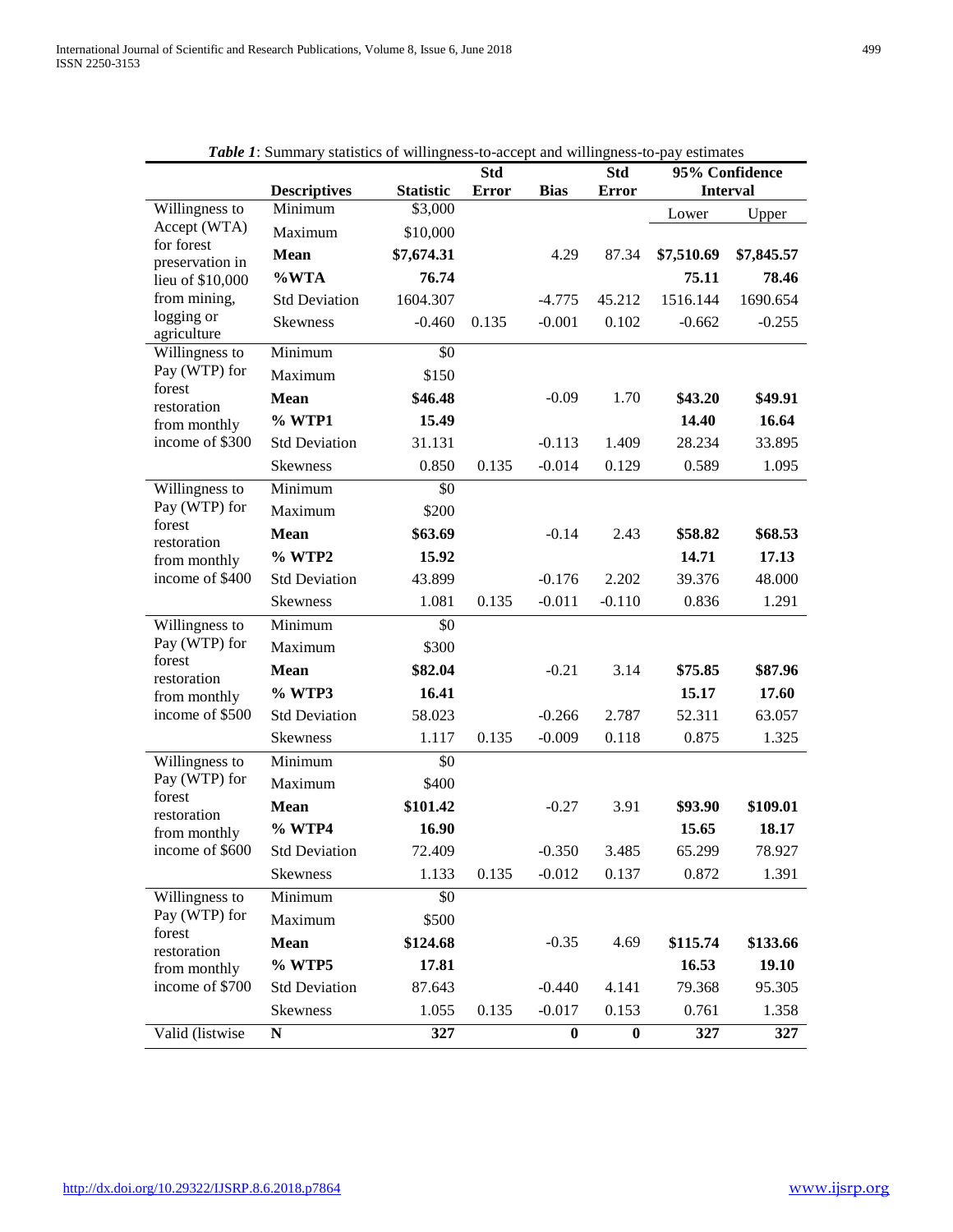|                                                                                      |                                |                  |                     |                                  | <b>Standard</b>        |                     | 95% Confidence<br><b>Interval</b> |
|--------------------------------------------------------------------------------------|--------------------------------|------------------|---------------------|----------------------------------|------------------------|---------------------|-----------------------------------|
| Dichotomous-choice Item                                                              |                                | <b>Frequency</b> | $\frac{6}{9}$       | <b>Bias</b>                      | <b>Error</b>           | Lower               | Upper                             |
| Does the forest<br>have nonmarket<br>value?                                          | Yes                            | 327              | <b>100</b>          | $\Omega$                         | $\Omega$               | 100                 | 100                               |
| Is the forest<br>nonmarket value<br>greater than the<br>market value?                | Yes<br>N <sub>0</sub><br>Total | 307<br>20<br>327 | 93.9<br>6.1<br>100  | $\theta$<br>$\Omega$<br>$\theta$ | 1.3<br>1.3<br>$\Omega$ | 91.1<br>3.7<br>100  | 96.3<br>8.9<br>100                |
| Is mining, logging<br>or agriculture of<br>any direct<br>economic benefit<br>to you? | Yes<br>N <sub>0</sub><br>Total | 232<br>95<br>327 | 70.9<br>29.1<br>100 | $\theta$<br>$\Omega$<br>$\theta$ | 2.5<br>2.5<br>$\Omega$ | 65.7<br>23.9<br>100 | 76.1<br>34.3<br>100               |
| Would you be<br>willing to forego<br>economic benefit<br>of deforestation?           | Yes<br>N <sub>0</sub><br>Total | 304<br>23<br>327 | 93.0<br>7.0<br>100  | $\theta$<br>$\theta$<br>$\theta$ | 1.4<br>1.4<br>$\Omega$ | 89.9<br>4.3<br>100  | 95.7<br>10.1<br>100               |

## *Table 2*: Summary statistics of responses to the dichotomous-choice items used in the Contingent Valuation survey

As it relates to willingness to accept, the average respondent claimed to be willing to accept  $$7,674$  as the lowest compensation for forest preservation in lieu of \$10,000 received from mining, logging or agriculture annually. In essence, respondents overall were willing to forego \$2,326 of the annual \$10,000 they could have received from commercial activities that resulted in deforestation in favour of forest preservation.

And as it pertains to the willingness to pay for forest restoration, respondents demonstrated a positive WTP with increase in income – from a percentage of 15.49 at the \$300 income level to 17.81 at the \$700 income level, with an increase interval of \$100. This represents a consistent increase in WTP at an increasing rate despite an increase in income at a decreasing rate.

Three dichotomous-choice items elicited responses affirming respondents' belief that the forest had nonmarket value, and their willingness to accept lower compensation for forest preservation then the income they could receive from forest-extractive activities. All 327 respondents believed the forest had nonmarket value, while 307 (94%) respondents believed the nonmarket value of the forest was greater than the market value. 304 respondents (93%) responded 'Yes' to the WTA dichotomous-choice item, although  $\overline{71}$  percent of all respondents revealed – in response to the fourth dichotomous-choice item - that mining, logging and agriculture were of direct economic benefit to them.

## III.3. Inferential Statistics

#### III.3.1. Pearson Product-Moment Correlation Coefficient

The Pearson Product-Moment Correlation Coefficient was performed to determine the statistical significance and direction of correlation among all variables, as shown in Table 3. There were found to be significant correlations, appearing in bold text in Table 3, among key variables at the 0.01 and 0.05 levels. For example, the study site Moruca, used as an independent variable in the correlation analysis, is shown to have a significant correlation with WTA and WTP at the 0.01 and 0.05 levels. Two-tailed correlation was used to detect correlation of statistical significance both positive and negative. Wherever statistical significance in correlation between the key outcome variables – willingness to accept and willingness to pay – and key predictor and controlled variables exist, these relations were analysed deeper by application of multiple linear regression.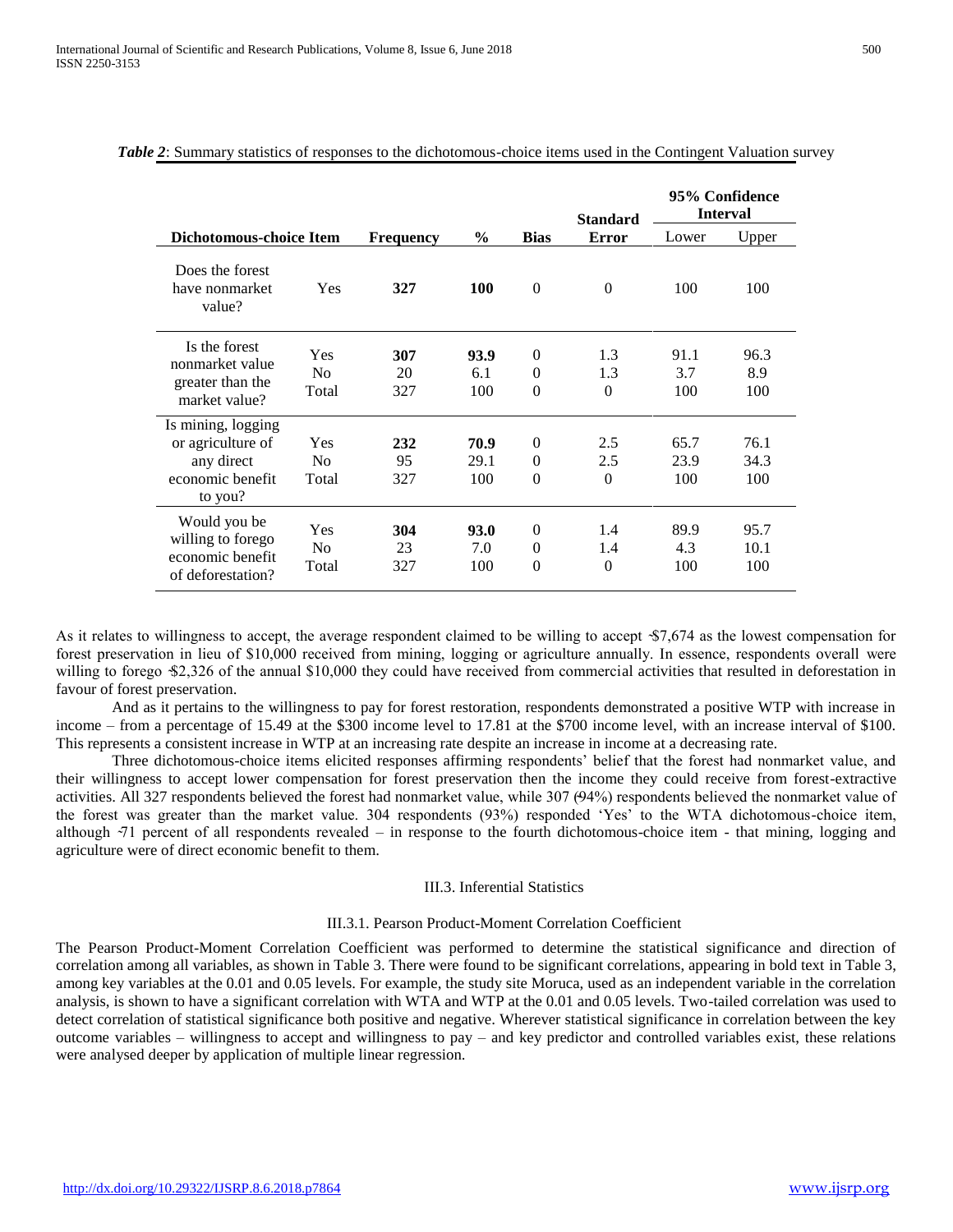International Journal of Scientific and Research Publications, Volume 8, Issue 6, June 2018 501 ISSN 2250-3153

**Variables Mean Std Dev. 1 2 3 4 5 6 7 8 9 10 11 12 13 14 15 16 17 18 1**. Age 35.70 14.70 1 **2**. Sex 1.57 0.50 -0.157 1 **3**. Education 2.02 0.84 -0.142 -0.07 1 **4**. Annai 0.21 0.41 -0.08 0.044 0.287\*\* 1 **5**. Moruca 0.39 0.80 0.01 -0.059 -0.205 -0.253 1 **6**. Mara **0.30 0.91 0.183**\* -0.061 -0.299 -0.172 -0.165 1 **7**. Mahdia 0.81 1.61 -0.09 -0.015 0.190<sup>\*\*</sup> -0.258 -0.248 -0.168 1 **8**. Ituni, Kwakwani & Aroaima 0.86 1.9 0.103 -0.052 0.039 -0.233 -0.224 -0.152 -0.229 1 **9**. Bartica  $0.73$  1.97 -0.093  $0.151$ <sup>\*\*</sup>  $-.109*$ -0.191 -0.184 -0.125 -0.188 -0.17 1 **10**. DC Item 1 1.06 0.24 **0.117\*** -0.064 -0.006 0.089 **-0.126 0.253\*\*** -0.033 -0.048 -0.095 1 **11**. DC Item 2 1.29 0.455 -0.140 0.005 **0.317\*\* 0.552\*\* -0.180** -0.058 0.081 **-0.273 -0.198** 0.062 1 **12**. DC Item 3 1.07 0.26 -0.021 0.043 -0.02 -0.023 **-0.136 0.186\*\*** 0.040 0.002 -0.03 0.080 0.008 1 **13**. WTA Amount 7674.31 1604.31 -0.049 -0.015 -0.081 -0.068 **-0.133** 0.011 -0.043 **0.209\*\*** 0.047 0.012 -0.057 **0.399\*\*** <sup>1</sup> **14**. WTP1 46.48 31.13 -0.064 0.043 -0.076 -0.021 **-0.155 0.348\*\*** 0.087 **-0.231** 0.053 -0.009 0.014 -0.049 **-0.237** 1 **15**. WTP2 63.69 43.90 -0.046 0.072 -0.076 -0.028 **-0.156 0.378\*\*** 0.074 **-0.218** 0.034 -0.002 -0.008 -0.079 **-0.266 0.929\*\*** 1 **16**. WTP3 82.04 58.02 -0.067 0.054 -0.08 -0.041 **-0.132 0.382\*\*** 0.058 **-0.190** 0.006 0.001 0.019 -0.064 **-0.258 0.874\*\* 0.952\*\*** 1 **17**. WTP4 101.42 72.41 -0.057 0.042 -0.056 -0.029 **-0.132 0.382\*\*** 0.069 **-0.186** -0.026 0.010 0.028 -0.062 **-0.264 0.836\*\* 0.936\*\* 0.977\*\*** 1 **18.** WTP5  $124.68$  87.64  $-0.082$  0.048  $-0.05$  0.004  $-0.129$  0.330<sup>\*\*</sup> 0.068  $-0.167$   $-0.044$   $-0.003$  0.046  $-0.066$   $-0.267$  0.799<sup>\*\*</sup> 0.981<sup>\*\*</sup> 0.981<sup>\*\*</sup> 1

*Table 3*: Correlation among dependent variables willingness to accept and willingness to pay and the key independent variables study sites and income increase

**Pearson Product-Moment Correlation Coefficient**: \*\*. Correlation is significant at the 0.01 level \*. Correlation is significant at the 0.05 level Number: 327

WTA in Table is abbreviation of willingness to accept. WTP is abbreviation of willingness to pay. Each numeral represents the corresponding income level.

DC Item 1 refers to the first dichotomous choice item: Is forest nonmarket value greater than forest market value?

Item 2 refers to the second dichotomous choice item: Is mining, logging or agriculture of any direct economic benefit to you:

Item 3 refers to the third dichotomous choice item: Would you be willing to forego economic benefits of mining, logging or agriculture in lieu of a lower compensation for forest preservation?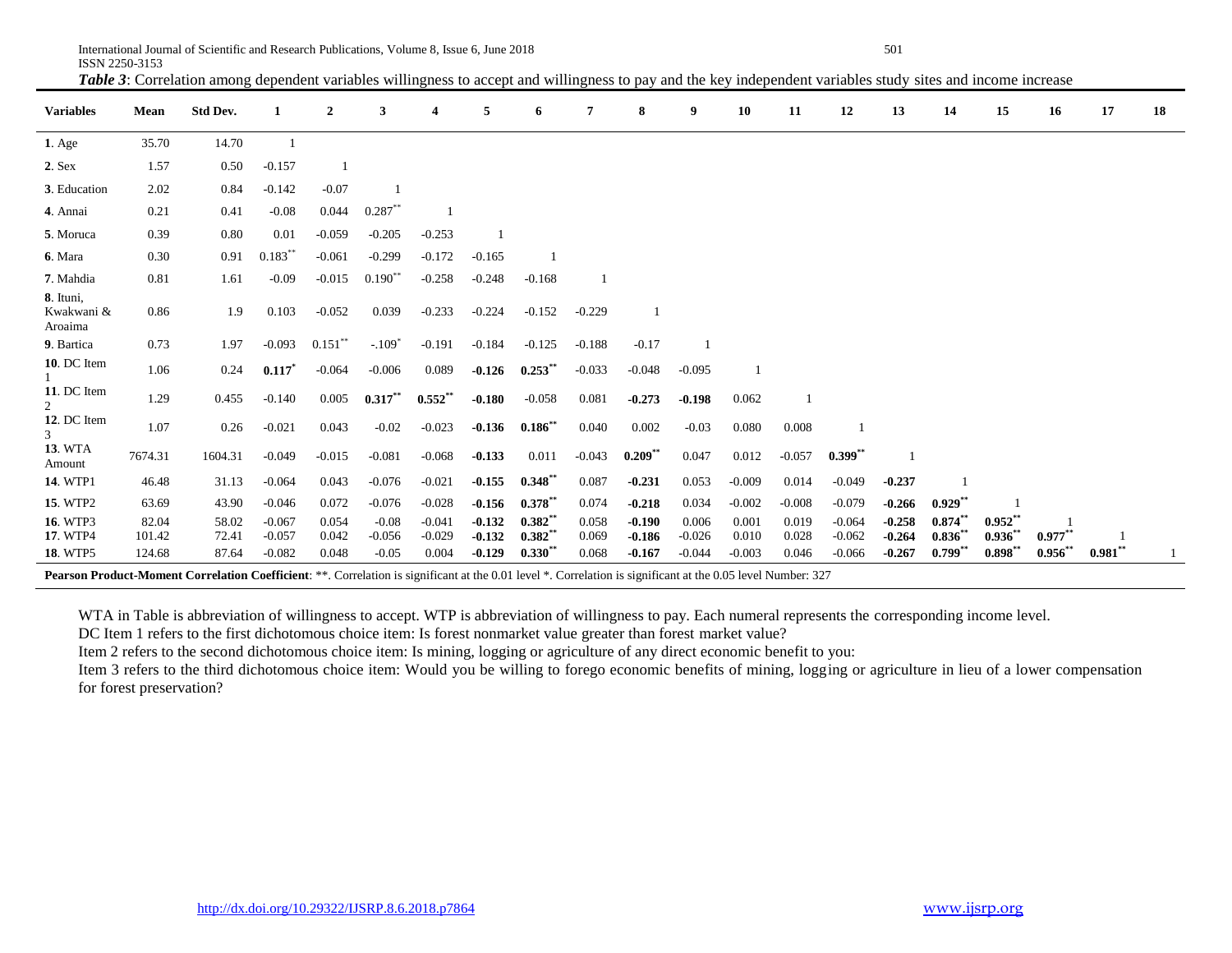÷.

## III.3.2. Multiple Linear Regression – Willingness to Accept

Regression performed using the outcome variable willingness to accept compensation for forest preservation in lieu of the annual earnings of US\$10,000 from mining, logging or agriculture shows significant correlation between the outcome variable and the explanatory variables study sites and the dichotomous-choice item on willingness to forego economic benefit of extraction in lieu of forest preservation, as shown in Table 4.

|                                                                                                          |                |                              | <b>Table 4:</b> Results of multiple linear regression with willingness to accept as outcome variable |          |                  |                      |           |
|----------------------------------------------------------------------------------------------------------|----------------|------------------------------|------------------------------------------------------------------------------------------------------|----------|------------------|----------------------|-----------|
|                                                                                                          | Unstandardised |                              | Standardised                                                                                         |          |                  | 95 % Confidence      |           |
|                                                                                                          |                | Coefficients<br>Coefficients |                                                                                                      |          |                  | Interval for $\beta$ |           |
| Willingness to                                                                                           |                | Standard                     |                                                                                                      |          |                  | Lower                | Upper     |
| Accept                                                                                                   | β              | Error                        | Beta                                                                                                 | t        | Sig.             | Bound                | Bound     |
| <b>Sex</b>                                                                                               | 11.045         | 173.508                      | 0.003                                                                                                | 0.064    | 0.949            | $-330.327$           | 352.417   |
| Age                                                                                                      | $-7.501$       | 5.665                        | $-0.069$                                                                                             | $-1.324$ | 0.186            | $-18.646$            | 3.644     |
| Education                                                                                                | $-141.896$     | 101.755                      | $-0.074$                                                                                             | $-1.394$ | 0.164            | $-342.096$           | 58.304    |
| Job Title                                                                                                | $-68.954$      | 22.078                       | $-0.168$                                                                                             | $-3.123$ | 0.002            | $-112.391$           | $-25.517$ |
| <b>Study Sites</b>                                                                                       | 191.374        | 52.966                       | 0.204                                                                                                | 3.613    | $\boldsymbol{0}$ | 87.164               | 295.584   |
| Forest nonmarket<br>value > forest<br>market value?<br>Weight of                                         | $-162.426$     | 358.078                      | $-0.024$                                                                                             | $-0.454$ | 0.65             | $-866.936$           | 542.085   |
| nonmarket value                                                                                          | $-47.958$      | 26.048                       | $-0.099$                                                                                             | $-1.841$ | 0.067            | $-99.207$            | 3.29      |
| Direct economic<br>benefit of mining,<br>logging or<br>agriculture                                       | 133.449        | 205.694                      | 0.038                                                                                                | 0.649    | 0.517            | $-271.249$           | 538.148   |
| Willingness to<br>forego economic<br>benefit of<br>extraction in lieu<br>of preservation<br>compensation | 2,436.448      | 312.039                      | 0.389                                                                                                | 7.808    | $\boldsymbol{0}$ | 1,822.518            | 3050.378  |
| $\mathbf{F}$                                                                                             | 10.227         |                              |                                                                                                      |          |                  |                      |           |
| $\mathbb{R}$                                                                                             | 0.474          |                              |                                                                                                      |          |                  |                      |           |
| $R^2$                                                                                                    | 0.225          |                              |                                                                                                      |          |                  |                      |           |
| Adjusted $R^2$                                                                                           | 0.203          |                              |                                                                                                      |          |                  |                      |           |
| $\Delta R^2$                                                                                             | 0.225          |                              |                                                                                                      |          |                  |                      |           |
|                                                                                                          |                |                              |                                                                                                      |          |                  |                      |           |

## III.3.3. Multiple Linear Regression – Willingness to Pay

Regression analysis performed with willingness to pay across five income levels as the outcome variable shows statistically significant correlation between the outcome variable and the explanatory variables study sites and dichotomous-choice item on willingness to forego economic benefit of extraction in lieu of forest preservation, as shown in Table 5.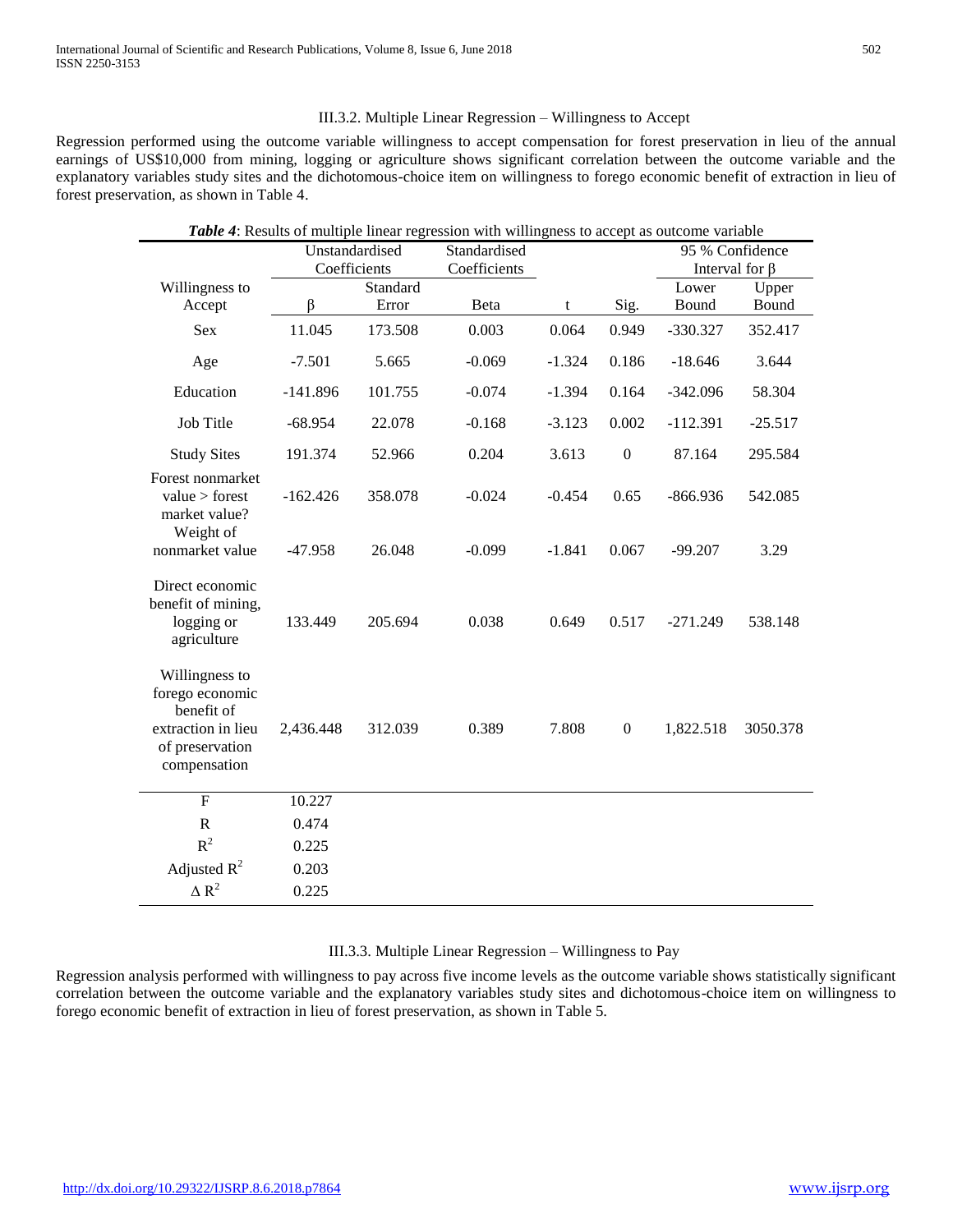International Journal of Scientific and Research Publications, Volume 8, Issue 6, June 2018 503 ISSN 2250-3153

| Table 5: Result of multiple linear regression with willingness to pay (WTP) across five income levels |  |  |  |
|-------------------------------------------------------------------------------------------------------|--|--|--|
|                                                                                                       |  |  |  |

| WTP with increase in Income                                |           | WTP1     |           | WTP2     |           | WTP3     |           | WTP4     |           | WTP5     |
|------------------------------------------------------------|-----------|----------|-----------|----------|-----------|----------|-----------|----------|-----------|----------|
| Variables                                                  | $\beta$   | t        | β         | t        | $\beta$   | t        | $\beta$   | t        | β         | t        |
| Age                                                        | $-0.204$  | $-1.825$ | $-0.26$   | $-1.678$ | $-0.46$   | $-2.217$ | $-0.534$  | $-2.059$ | $-0.752$  | $-2.34$  |
| Sex                                                        | 1.864     | 0.576    | 6.167     | 1.375    | 6.106     | 1.017    | 6.889     | 0.917    | 8.457     | 0.909    |
| Education                                                  | 0.118     | 0.055    | 1.207     | 0.404    | 0.757     | 0.189    | 2.703     | 0.539    | 0.829     | 0.134    |
| Annai                                                      | $-3.918$  | $-0.745$ | $-4.976$  | $-0.672$ | $-11.151$ | $-1.139$ | $-12.621$ | $-1.029$ | $-7.691$  | $-0.519$ |
| Mara                                                       | 12.666    | 5.457    | 19.684    | 6.124    | 27.906    | 6.483    | 34.606    | 6.43     | 35.03     | 5.253    |
| Mahdia                                                     | 1.223     | 0.929    | 1.304     | 0.716    | 2.21      | 0.906    | 2.646     | 0.867    | 1.853     | 0.49     |
| Ituni, Kwakwani & Aroaima                                  | $-3.366$  | $-2.725$ | $-4.802$  | $-2.808$ | $-4.314$  | $-1.883$ | $-5.687$  | $-1.986$ | $-7.067$  | $-1.992$ |
| Bartica                                                    | 0.138     | 0.124    | $-0.505$  | $-0.329$ | $-0.398$  | $-0.193$ | $-1.738$  | $-0.675$ | $-3.814$  | $-1.196$ |
| Forest nonmarket value > forest<br>market value            | $-0.118$  | $-0.227$ | 0.166     | 0.23     | 0.581     | 0.601    | 0.972     | 0.804    | 0.852     | 0.569    |
| Weight of the nonmarket value of<br>the forest             | $-13.81$  | $-1.943$ | $-17.913$ | $-1.82$  | $-20.82$  | $-1.58$  | $-23.677$ | $-1.437$ | $-30.762$ | $-1.507$ |
| Direct economic of mining, logging<br>or agriculture       | $-4.135$  | $-0.94$  | $-8.877$  | $-1.457$ | $-4.32$   | $-0.529$ | $-6.262$  | $-0.614$ | $-6.274$  | $-0.496$ |
| Willingness to forego economic<br>benefit of deforestation | $-16.432$ | $-2.633$ | $-30.134$ | $-3.487$ | $-36.468$ | $-3.151$ | $-45.025$ | $-3.112$ | $-52.822$ | $-2.947$ |
| F                                                          |           | 7.436    |           | 8.679    |           | 7.774    |           | 7.642    |           | 6.101    |
| $\mathbf R$                                                |           | 0.47     |           | 0.499    |           | 0.479    |           | 0.475    |           | 0.435    |
| ${\bf R}^2$                                                |           | 0.221    |           | 0.249    |           | 0.229    |           | 0.226    |           | 0.189    |
| Adjusted $\mathbb{R}^2$                                    |           | 0.192    |           | 0.22     |           | 0.2      |           | 0.196    |           | 0.158    |
| $\triangle R^2$                                            |           | 0.221    |           | 0.249    |           | 0.229    |           | 0.226    |           | 0.189    |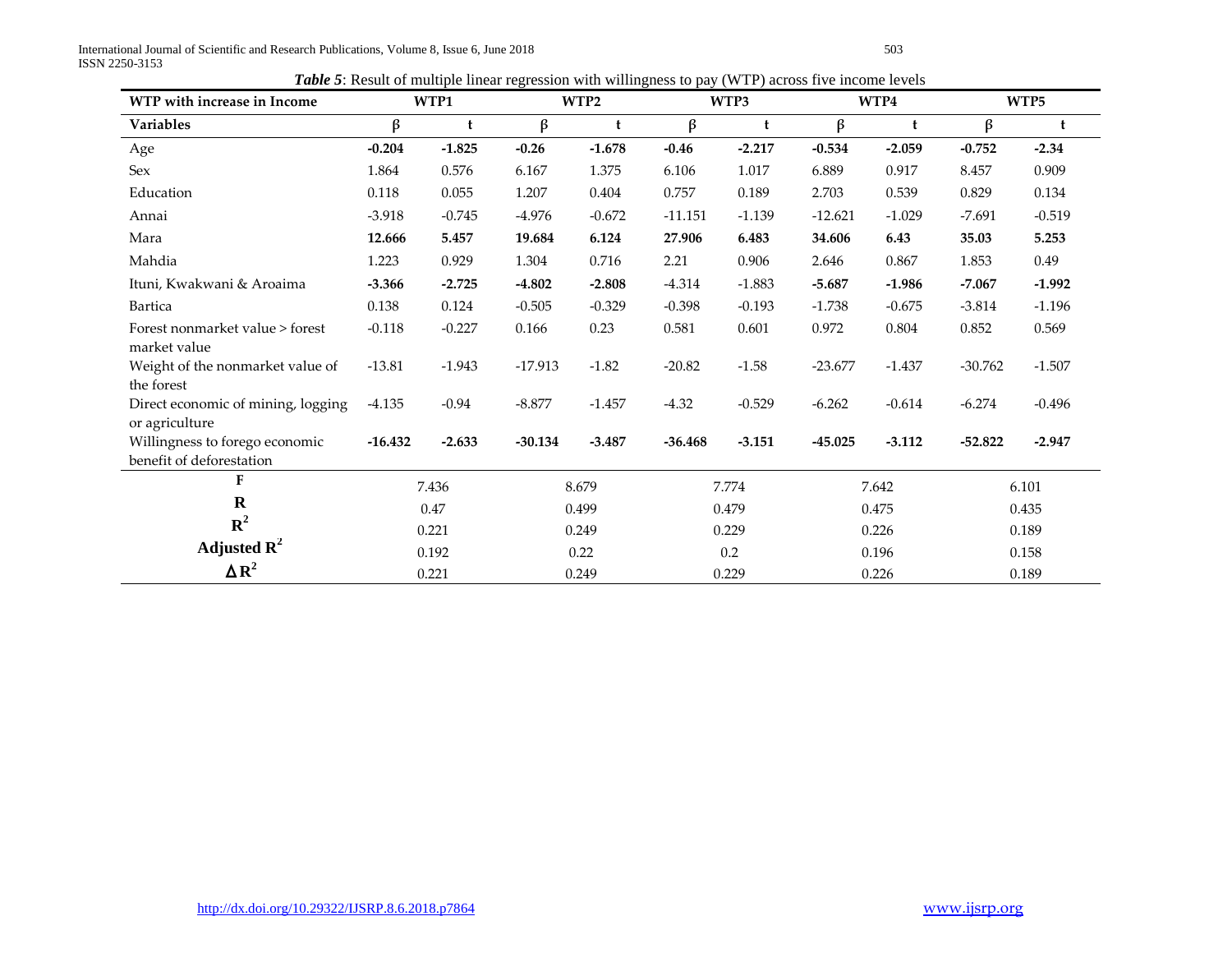## III.3.4. Simple Linear Regression – Willingness to Pay

Having established that there is an increase in WTP with increase in income, a simple linear regression was performed with WPT at each income level as the outcome variable and income increase as the explanatory variable. The mean willingness to pay at every income level was used as the outcome measure (plotted on the Y-axis) and the corresponding income amount as the explanatory variable (plotted on the X-axis). The outcome of the regression analysis is shown in Table 6. This has shown an average increase in WTP amount of \$19.4 at every new income level.

| <b>Table 6:</b> Results of simple linear regression with mean willingness to pay (WTP) as outcome variable |        |                |              |        |      |                      |       |  |
|------------------------------------------------------------------------------------------------------------|--------|----------------|--------------|--------|------|----------------------|-------|--|
|                                                                                                            |        | Unstandardised | Standardised |        |      | 95 % Confidence      |       |  |
|                                                                                                            |        | Coefficients   | Coefficients |        |      | Interval for $\beta$ |       |  |
| Willingness                                                                                                |        | Standard       |              |        |      | Lower                | Upper |  |
| to Pay                                                                                                     |        | Error          | Beta         | t      | Sig. | Bound                | Bound |  |
| Income                                                                                                     | 0.194  | 0.007          | 0.998        | 29.277 | .000 | 0.173                | 0.215 |  |
| Level                                                                                                      |        |                |              |        |      |                      |       |  |
| F                                                                                                          | 857.16 |                |              |        |      |                      |       |  |
| R                                                                                                          | 0.998  |                |              |        |      |                      |       |  |
| R <sup>2</sup>                                                                                             | 0.997  |                |              |        |      |                      |       |  |
| Adjusted $\mathbb{R}^2$                                                                                    | 0.995  |                |              |        |      |                      |       |  |
| $\Lambda$ R <sup>2</sup>                                                                                   | 0.997  |                |              |        |      |                      |       |  |

The best-fitting line (regression line) and exponential curve generated by increase in WTP and corresponding income level are shown in Figure 1. This output illustrates that as income increases from \$300 to \$400, the mean WTP amount increases from \$46.5 to \$63.7; an increase in income from \$400 to \$500 results in an increase of mean WTP from \$63.7 to \$82; an increase in income from \$500 to \$600 results in an increase in mean WTP from \$82 to \$101.4; and an increase in income from \$600 to \$700 results in an increase in mean WTP from \$101.4 to \$124.7. These figures are all shown in Table 1. The mean increase from one income level to the next is approximately \$19.4, as shown in Table 6.



*Figure 1*: Best-fitting line and exponential curve of increase in willingness to pay (WTP) with corresponding increase in income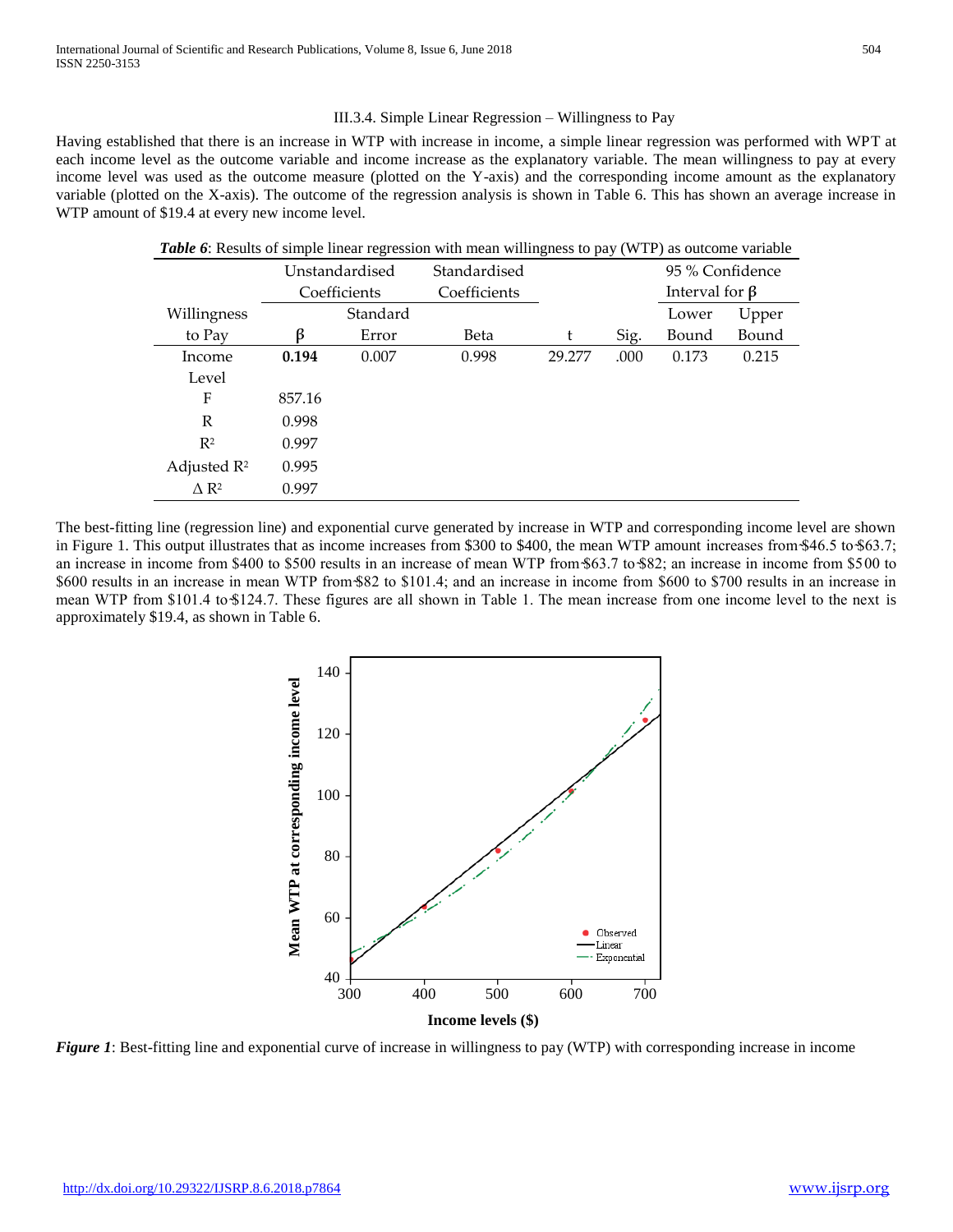#### **IV. DISCUSSION**

We should commence our discussion by briefly defining the terms willingness to accept (WTA) and willingness to pay (WTP). Brown and Gregory (1999) [18] reason that WTA and WTP are equivalent measures of economic value. WTP 'reflects the maximum monetary amount that an individual would pay to obtain a good' and WTA 'reflects the minimum monetary amount required to relinquish the good.' Moreover, 'WTP therefore provides a purchase price, relevant for valuing the proposed gain of a good, whereas WTA provides a selling price, relevant for valuing a proposed relinquishment' [18]. According to our findings, the most statistically significant determinants of WTA WTP were study sites' economic characteristics, respondents' positive response to the WTA dichotomous-choice item, and increase in income. Though other variables may not have been shown to have statistically significant correlations with WTA and WTP, sex and age, in particular, were determined to have significant cumulative effect on welfare estimates over the long term - and were used as controlled variables. In adherence to the guidelines of the NOAA Panel Report, only the most conservative welfare estimates have been extrapolated to the population.

Firstly, in response to the dichotomous-choice items, all 327 respondents believed the forest had nonmarket value; 307 (94%) of respondents believed the nonmarket value of the forest was greater than the market value; 304 respondents (93%) responded 'Yes' when asked whether they would be willing to accept a lower compensation for forest preservation in lieu of what they currently received as earning from mining, logging or agriculture. Responses to these three questions were almost entirely positive despite only 71 percent of all respondents revealing – in response to the fourth dichotomous-choice item - that mining, logging and agriculture were of direct economic benefit to them. This suggests that forest-dependent Guyanese – regarding the forest as having nonmarket value – generally preferred to preserve the forest as opposed to extract it for its market value, once provided with some compensation, albeit less than the amount they likely would have earned from the extractive sectors. Their lack of direct economic benefit from forest extraction neither negatively impacted their consideration of the forest's nonmarket value nor prohibited their willingness to contribute to the ecosystem's preservation.

Secondly, the mean willingness to accept of  $$7,674$  as the least compensation for forest preservation in lieu of \$10,000 received from mining, logging or agriculture annually in essence represents a mean willingness to contribute \$2,326 annually to forest preservation. This 23 percent contribution toward forest preservation elicited by WTA is arguably greater than what would have been offered through a willingness to pay elicitation item. For our study, we found an average increase in WTP of \$19.4 with every \$100 increase in salary. If respondents were willing to pay \$124.68 (17.81% of income) at the \$700 income level, then we can project they would be willing to pay \$144 at the \$800 income level, and \$163.5 at the \$900 income level. Even at the \$900 income level, the WTP of 18.16 percent of income is lower than what could be estimated from a monthly WTA contribution from a corresponding monthly income. For example, the \$10,000 respondents hypothetically earned annually represents a monthly income of \$833.33, and 23 percent of this amount is \$191.7, about \$28 more than what respondents would possibly have offered through WTP at the \$900 income level. This finding is in keeping with the literature that posits that WTA estimates are generally higher compared to WTP estimates – a reality that puts estimates elicited by CVM at odds with neoclassical economic theory, and has caused the NOAA Panel to discourage the use of WTA. Economic and psychological explanations have been advanced in an attempt to unravel the disparity in estimates elicited by WTA and WTP [18]. Factors such as income and substitute effects, endowment effect, implied value and profit motive [18] and [19] have all been proposed as causes of divergence. However, from our estimation and interactions with respondents, WTA estimates in our research are higher than WTP estimates because respondents were generally more willing to forego voluntarily – not by force – money they did not yet possess than pay money they had in hand. We argue that the divergence we have found is not so significant that the abandonment of WTA is of policy exigency. In fact, we propose that it is of policy and strategic importance to elicit both WTA and WTP for forest preservation and restoration.

Additionally, the mean WTA by study site was evidently determined by the primary commercial activity of that study site. Where mining and logging are the predominant commercial activities, the mean WTA is considerably higher, that is, the willingness to forego earning from commercial activities is significantly lower. Case in point: in Ituni, Kwakwani and Aroaima, the predominant commercial activities are mining and logging. The mean WTA of this study site is \$8,411 which represents a willingness to forego a mere \$1,589 for forest preservation. This demonstrated willingness to forego is significantly lower than the \$2,726 respondents of Moruca – a community in which agriculture is predominant – expressed a willingness to forego, as shown in Table 7. WTA, therefore, is inhibited by mining and logging. This is a logical conclusion given that preservation and mining or logging are mutually exclusive; mining and logging are inimical to preservation and vice versa, and those who earn significantly from forest extraction are least willing to forego such economic benefits of extraction to contribute to preservation.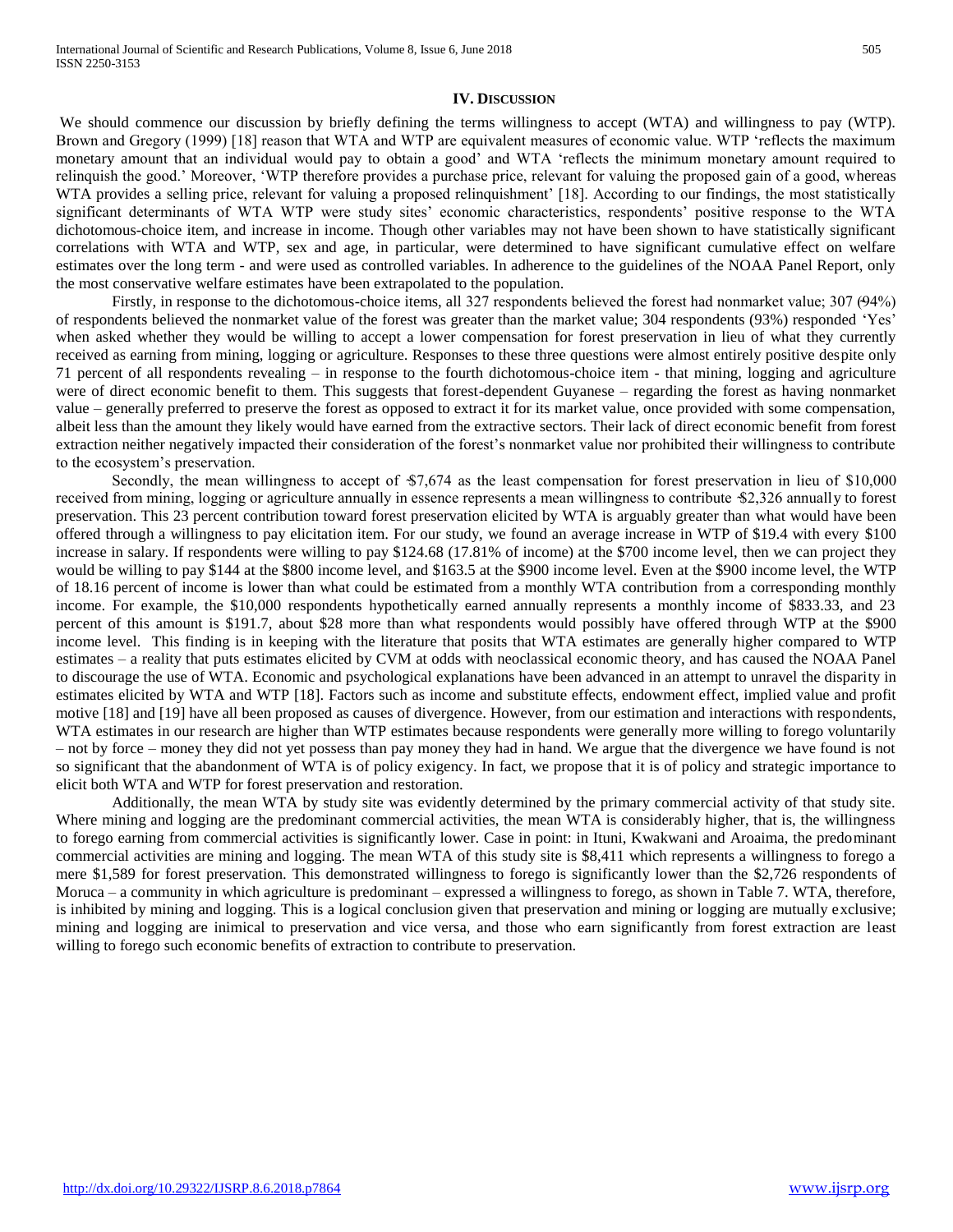| <b>Table 7:</b> The mean willingness to accept (WTA) amount for forest preservation in lieu of \$10,000 |
|---------------------------------------------------------------------------------------------------------|
| from mining, logging or agriculture by each study site                                                  |

| <b>Study</b><br><b>Site</b>     | ັ<br>Number of<br><b>Respondents</b><br>(Households) | ັັັ<br>ັ<br>WTA<br>Amount (US\$) | Mean<br>WTA (US\$) | Percentage<br><b>WTA</b> |
|---------------------------------|------------------------------------------------------|----------------------------------|--------------------|--------------------------|
| Annai                           | 68 (489)                                             | 507,500                          | 7,463              | 74.63%                   |
| <b>Moruca</b>                   | 64 (1501)                                            | 463,499                          | 7,242              | 72.42%                   |
| Mara                            | 33(25)                                               | 255,000                          | 7,727              | 77.27%                   |
| Mahdia                          | 66 (709)                                             | 497.500                          | 7,538              | 75.38%                   |
| Ituni,<br>Kwakwani &<br>Aroaima | 56(1,147)                                            | 471,000                          | 8.411              | 84.11%                   |
| Bartica                         | 40 (2,219)                                           | 315,000                          | 7,875              | 78.75%                   |

And thirdly, as it pertains to the willingness to pay for forest restoration, increase in income was shown to have the most significant effect on WTP. This corresponds with the findings of several contingent valuation and welfare economic studies across the globe [20, 21, 22]. Respondents have demonstrated a positive WTP with increase in income – from 15.49 percent of income at the \$300 income level to 17.81 percent of income at the \$700 income level - with an income increase interval of \$100. This represents a consistent increase in WTP at an increasing rate despite an increase in income at a decreasing rate. The WTP 15.49 percent of income of \$300 – approximately Guyana Dollars 60, 000 – looks realistic and reliable. Guyanese public-sector employees are required to pay approximately 33 percent of gross income in tax beyond the G\$60,000 tax threshold, and between 14 and 16 percent value added tax. The positive increase in WTP suggests two things in particular: forest-dependent Guyanese' appreciation of the need for investment in and willingness to contribute to forest protection, and the reality that as discretionary income increases, so does the willingness among forest-dependent Guyanese to pay for forest protection. Consequently, it is the increase of discretionary income that impacts increase in WTP, and not merely an increase in gross income. We believe that if the increase in expenditure was directly proportional to the increase at income across the four income levels examined, the WTP may have been less positive.

Moreover, commercial activities also had statistically significant effect on WTP. As was observed between study sites and WTA, respondents of study sites at which mining and logging are the primary commercial activities demonstrated lower willingness to pay for forest restoration than respondents of study sites at which agriculture is the primary economic activity, albeit this variance between most and least WTP being smaller than the variance between least and most WTA.

Given the aforementioned willingness to accept and willingness to pay estimates, conservative estimates can be extrapolated to the entire population to determine how much each community is likely to forego or pay for forest preservation and restoration – forest protection. The aggregate WTA and WTP amounts are herein determined by the upper bound of the mean WTA and the lower bound of the mean WTP multiplied by the number of households within the communities in which research was conducted at the 95 percent confidence interval, as shown in Table 1. With the six study sites having a total number of 6,090 households, as per the 2012 Population and Housing Census conducted by the Bureau of Statistics, Guyana, the most conservative annual WTA at the 95 percent confidence interval is \$47,779,521 of a possible \$60,900,000. This represents a willingness to forego \$13,120,479 annually (21.5% of annual earnings). The most conservative monthly WTP from a monthly income of \$300 at the 95 percent confidence interval is \$263,088 of a maximum income of \$1,827,000 (14.4% of monthly income). At the \$700 income level, the most conservative monthly WTP at the 95 percent confidence interval is \$704,857 of a maximum income of \$4,263,000 (16.5% of monthly income). These estimates suggest that forest-dependent Guyanese' were willing to invest significantly in protection of the tropical forest. Many researchers and publicists have asserted that citizens of tropical countries were likely to be more willing to pay to protect their forests than citizens of non-tropical countries [23]. Moreover, forest-dependent people, indigenous people were considered to demonstrate and represent the most significant willingness to contribute to forest protection among all peoples [24, 25, 26].

## **V. CONCLUSION**

We have found that it was worth conducting the contingent valuation (CV) study using both willingness to accept (WTA) and willingness to pay (WTP), for each held strategic importance for forest policy and management, especially if forest-dependent Guyanese were to be required, hypothetically, to foot the bill for forest any protection programme. Respondents demonstrated greater willingness to forego earnings from forest-extractive activities in lieu of compensation for forest preservation than they demonstrated willingness to pay for forest restoration. This is in keeping with findings of many researches which have compared WTA and WTP estimates. Despite the NOAA Panel's apprehension regarding the reliability of estimates elicited by WTA question, we found both WTA and WTP estimates to be reflective of respondents' consciousness of national taxation realities and their own ability to give based on their discretionary income. The mean WTP of 16.53 percent of a monthly income of \$700, and the mean WTA of 78.46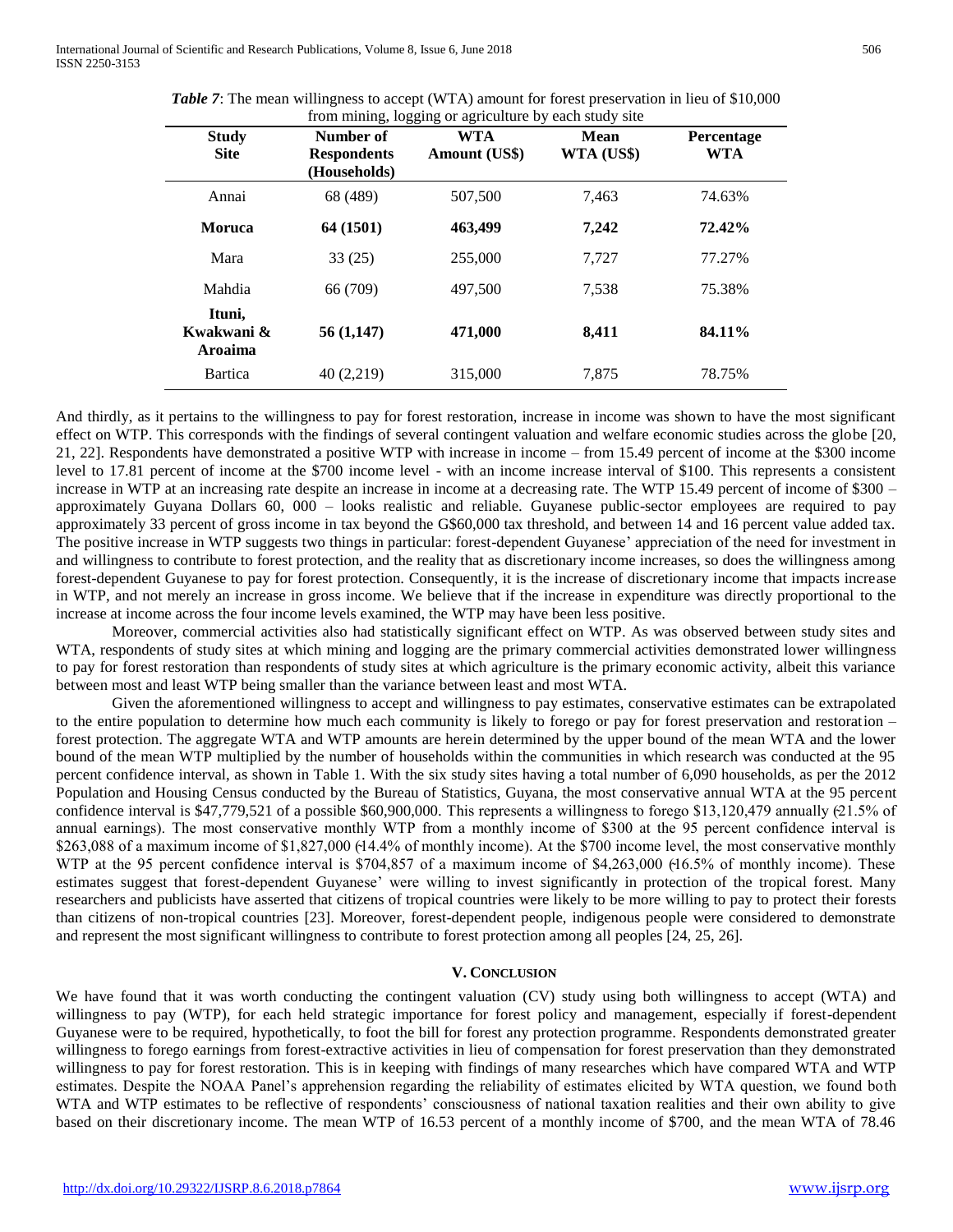percent - at the conservative level of the 95 percent confidence interval – both represent reasonable estimates and forest-dependent Guyanese' willingness to contribute significantly to forest protection.

In addition, forest-dependent Guyanese' willingness to pay for forest preservation was an important indicator of these forestdwelling people's interest in forest protection. This should be taken into account by forest policy developers and forest managers. However, this willingness should not suggest that any forest restoration or preservation programme should be funded exclusively by forest-dependent Guyanese. It suggests that these people should be made – as much as practical - the chief agents of forest protection. They of all citizens may be willing to accept the least remuneration for their services in and pay the most for forest protection programme.

Finally, the research considered forest protection of critical importance for a number of reasons. Foremostly, the forest is habitat of countless species of flora and fauna. Secondly, the forest serves ecosystem functions and provides ecosystem services. And lastly, the forest has value as a biotic component of Earth's biosphere, and is the ecosystem on which the continuity of much of terrestrial life depends. Further study should be conducted to validate the findings of our study and reinforce the awareness and forestvalue consciousness our research has aroused among indigenous and forest-dependent people of Guyana.

#### **ACKNOWLEDGMENT**

The research was supported by the National Science and Technology Major Project of China on Water Pollution Control and Management (2017ZX07206-001). Dr Rongchang WANG was supported by the Shanghai Peak Discipline Program at Shanghai Institute of Pollution Control and Ecological Security.

#### **REFERENCES**

- [1] Food and Agriculture Organization. (2016). Global Forest Resources Assessment 2015. How are the world's forests changing? Second Edition. FAO, Rome: Forestry Department.
- [2] Office of the President, Co-operative Republic of Guyana. (2009). 'A Low-Carbon Development Strategy'. Georgetown: Office of the President.
- [3] Ministry of the Presidency, Co-operative Republic of Guyana. (2017). 'Framework Guyana Green State Development Strategy'. Georgetown: Ministry of the Presidency.
- [4] Millennium Ecosystem Assessment (Program). (2005). Ecosystems and Human Well-being. Washington, DC: Island Press.
- [5] Kumar, Pushpam (Ed.). (2010). TEEB, The Economics of Ecosystems and Biodiversity: The Ecological and Economic Foundations. Washington and London: Earthscan.
- [6] Millennium Ecosystem Assessment. (2005). Ecosystems and Human Well-being: Synthesis. Washington, DC: Island Press.
- [7] Pearce, DW. (2001). The Economic Value of Forest Ecosystems. *Ecosystem Health*, Vol. 7, No. 4, pp. 284-296.
- [8] 1992 United Nations Convention on Biological Diversity, [https://www.cbd.int/doc/legal/cbd-en.pdf.](https://www.cbd.int/doc/legal/cbd-en.pdf)
- [9] Sukhdev, P et al. (2010). TEEB, The Economics of Ecosystems and Biodiversity: Mainstreaming the Economics of Nature: A synthesis of the approach, conclusions and recommendations of TEEB. Washington and London: Earthscan.
- [10] Mueller, JM. (2014). Estimating willingness to pay for watershed restoration in Flagstaff, Arizona using dichotomous-choice contingent valuation. Forestry: An International Journal of Forest Research, Vol 87, No. 2, pp. 327–333.
- [11] Ekka, A and Pandit, A. (2012). Willingness to Pay for Restoration of Natural Ecosystem: A Study of Sundarban Mangroves by Contingent Valuation Approach. *Indian Journal of Agricultural Economics*, Vol. 67, No. 3, pp. 323-333.
- [12] Amare, D et al. (2016). Perception of local community and the willingness to pay to restore church forests: the case of Dera district, northwestern Ethiopia. *Forests, Trees and Livelihoods*, Vol. 25. No. 3, pp. 173-186.
- [13] Bakaki, Z and Bernauer, T. (2016). Measuring and explaining the willingness to pay for forest
- conservation: evidence from a survey experiment in Brazil. *Environmental Research Letters*, 11: 114001.
- [14] Kengen, S. (1997). Forest Valuation for Decision Making: Lessons of experience and proposals for improvement. FAO, Rome: Forestry Department.
- [15] King, Dennis M, et al. (2000). Ecosystem Valuation. Retrieved on June 2017 fro[m http://www.ecosystemvaluation.org/contingent\\_valuation.htm.](http://www.ecosystemvaluation.org/contingent_valuation.htm)
- [16] Vuletić, D et al. (2009). Review of nonmarket forest goods and services evaluation methods. *Periodicum Biologorum*, Vol. 111, No. 4, pp. 515-521.
- [17] Arrow, K et al. (1993). Contingent Valuation Methodology Report (Report of the NOAA Panel on Contingent Valuation). *Federal Register* 58, pp. 4602-4614.
- [18] Brown, TC, and Gregory, R. (1999). Why the WTA–WTP disparity matters. *Ecological Economics*, 28, pp. 323-335.
- [19] Hanemann, WM. (1991). Willingness to Pay and Willingness to Accept: How much can they differ? *American Economic Review*, Vol. 81, No. 3, pp. 635–647.
- [20] Jacobsen, JB and Hanley, N. (2009). Are There Income Effects on Global Willingness to Pay for Biodiversity Conservation? *Environmental and Resource Economics*, 43, pp. 137-160.
- [21] Torglera, B and García-Valiñas, MA. (2007). The determinants of individuals' attitudes towards preventing environmental damage. *Ecological Economics*, Vol. 63, Nos. 2–3, pp. 536-552.
- [22] Franzen, A. (2003). Environmental attitudes in international comparison: an analysis of the ISSP Surveys 1993 and 2000. *Social Science Quarterly*, 84, pp. 297- 308.
- [23] Vincent, JR et al. (2014). Tropical countries may be willing to pay more to protect their forests. *Proceedings of the National Academy of Sciences of the United States of America*, Vol. 111, No. 28, pp. 10113-10118.
- [24] Sobrevila, C. (2008). The Role of Indigenous Peoples in Biodiversity Conservation: The Natural but often Forgotten Partners. Washington, DC: The World Bank.
- [25] Alcron, J. (2010). Indigenous Peoples and Conservation. MacArthur Foundation Conservation White Paper Series, [https://www.macfound.org/media/files/CSD\\_Indigenous\\_Peoples\\_White\\_Paper.pdf.](https://www.macfound.org/media/files/CSD_Indigenous_Peoples_White_Paper.pdf)
- [26] Ansong, M and Røskaft, E. (2014). Local communities' willingness to pay for sustainable forest management in Ghana. *Journal of Energy and Natural Resource Management*, Vol. I, No. 2, pp. 80-87.